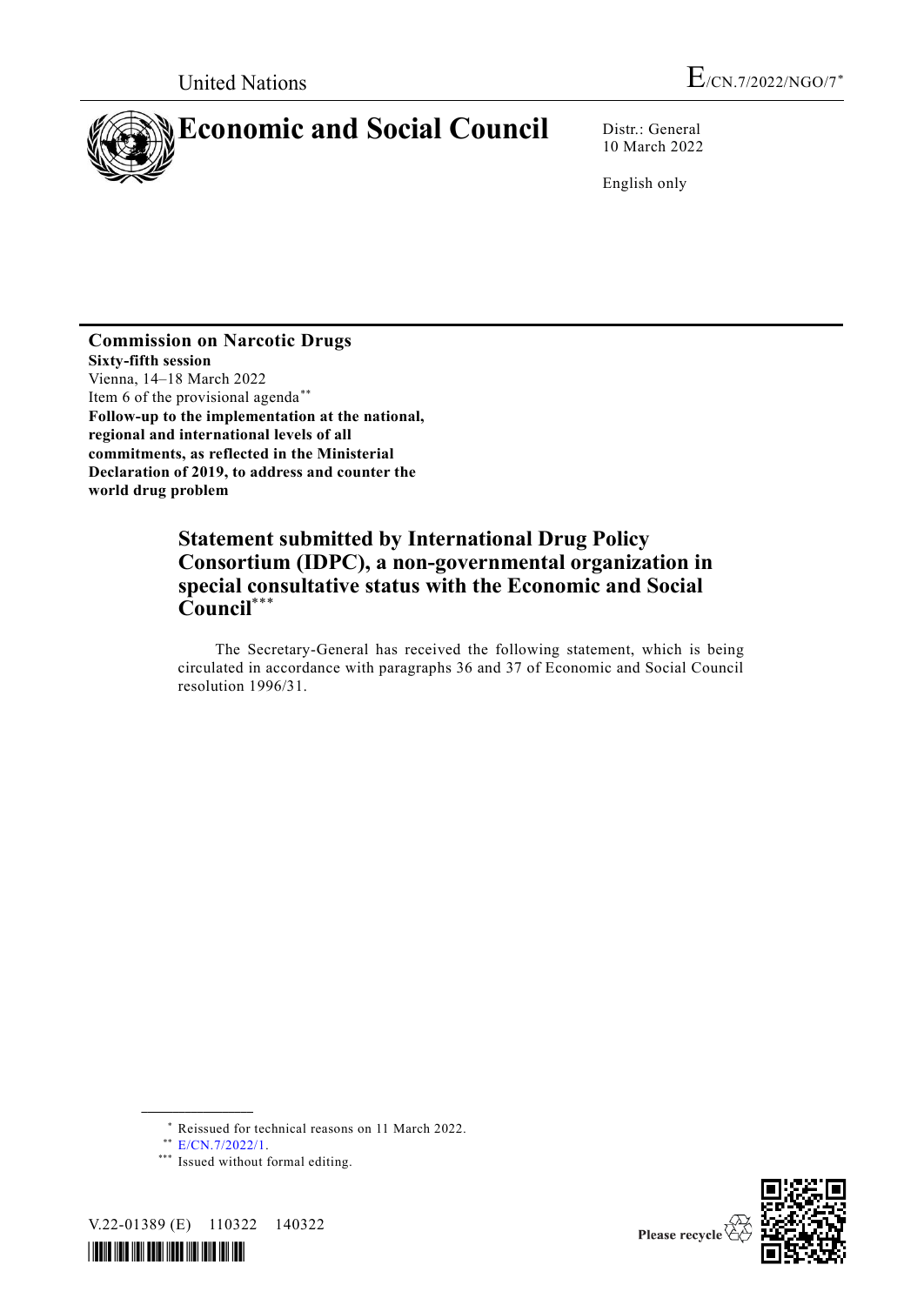*Disclaimer*: This NGO paper is an abridged version of the IDPC Advocacy Note "A captured gatekeeper: An evaluation of drug NGO access to ECOSOC accreditation and the UN Committee of NGOs". The full version is available here: [https://idpc.net/publications/2022/03/a-captured-gatekeeper-an-evaluation-of-drug](https://idpc.net/publications/2022/03/a-captured-gatekeeper-an-evaluation-of-drug-ngo-access-to-ecosoc-accreditation-and-the-un-committee-on-ngos)[ngo-access-to-ecosoc-accreditation-and-the-un-committee-on-ngos.](https://idpc.net/publications/2022/03/a-captured-gatekeeper-an-evaluation-of-drug-ngo-access-to-ecosoc-accreditation-and-the-un-committee-on-ngos)

# **Ensuring civil society participation at the United Nations**

## **An evaluation of drug NGO access to ECOSOC accreditation and the role of the United Nations Committee on NGOs**

### **Introduction**

The United Nations has long recognized the role of civil society as a key component of effective decision-making at all levels of governance. Yet, civil society faces significant barriers in accessing the decision-making table, including at the United Nations. One of these obstacles is the inability to obtain accreditation from the Economic and Social Council (ECOSOC), which would enable them to engage in key United Nations policymaking forums such as the Commission on Narcotic Drugs (CND).

Research by IDPC has shown that NGOs working on drug-related issues are facing increasing difficulties in obtaining ECOSOC status, particularly when facing questioning at the United Nations Committee on NGOs – the ECOSOC standing committee tasked with considering NGO applications to ECOSOC status.

In April 2022, the 54 ECOSOC members<sup>1</sup> will vote on the membership of the Committee for 2023 to 2026. In February 2022, 359 NGOs raised concerns over these upcoming elections, calling for States with a positive track record on civil society engagement to run as candidates, and for the elections to be competitive and fair.<sup>2</sup>

As of February 2022, information available about the upcoming elections showed that 60 per cent of candidate States were considered to have a "closed" or "repressed" civil society space.<sup>3</sup> Even more concerning is the fact that, so far, in most regional groups the number of candidate countries equated the number of seats available. This means that if they were held today, the elections would not be competitive, and countries that have been active in blocking NGO access to the United Nations would have a guaranteed seat in the Committee.

## **The process for reviewing NGOs at the Committee**<sup>4</sup>

To access ECOSOC status, an NGO must be recommended by the Committee on NGOs. During this review, if a State asks a question to the NGO, the application is deferred to the next session of the Committee. If no question or objection is voiced, the application is recommended by consensus.

Although rare in practice, any State can request a roll-call vote on a particular application, asking to either recommend or reject it. When an application is turned down by the Committee on NGOs, the NGO can bring the case to ECOSOC, which takes a final decision by vote. If an NGO is rejected, the application is closed and the organization can only apply again after three years.

### **Methodology**

IDPC conducted a systematic analysis of how the Committee on NGOs has reviewed applications for ECOSOC status by drug NGOs during the period of 2017–2021.

First, we extracted the data concerning all NGO reviews conducted by the Committee over the past five years from the minutes available online; 5 this resulted in a primary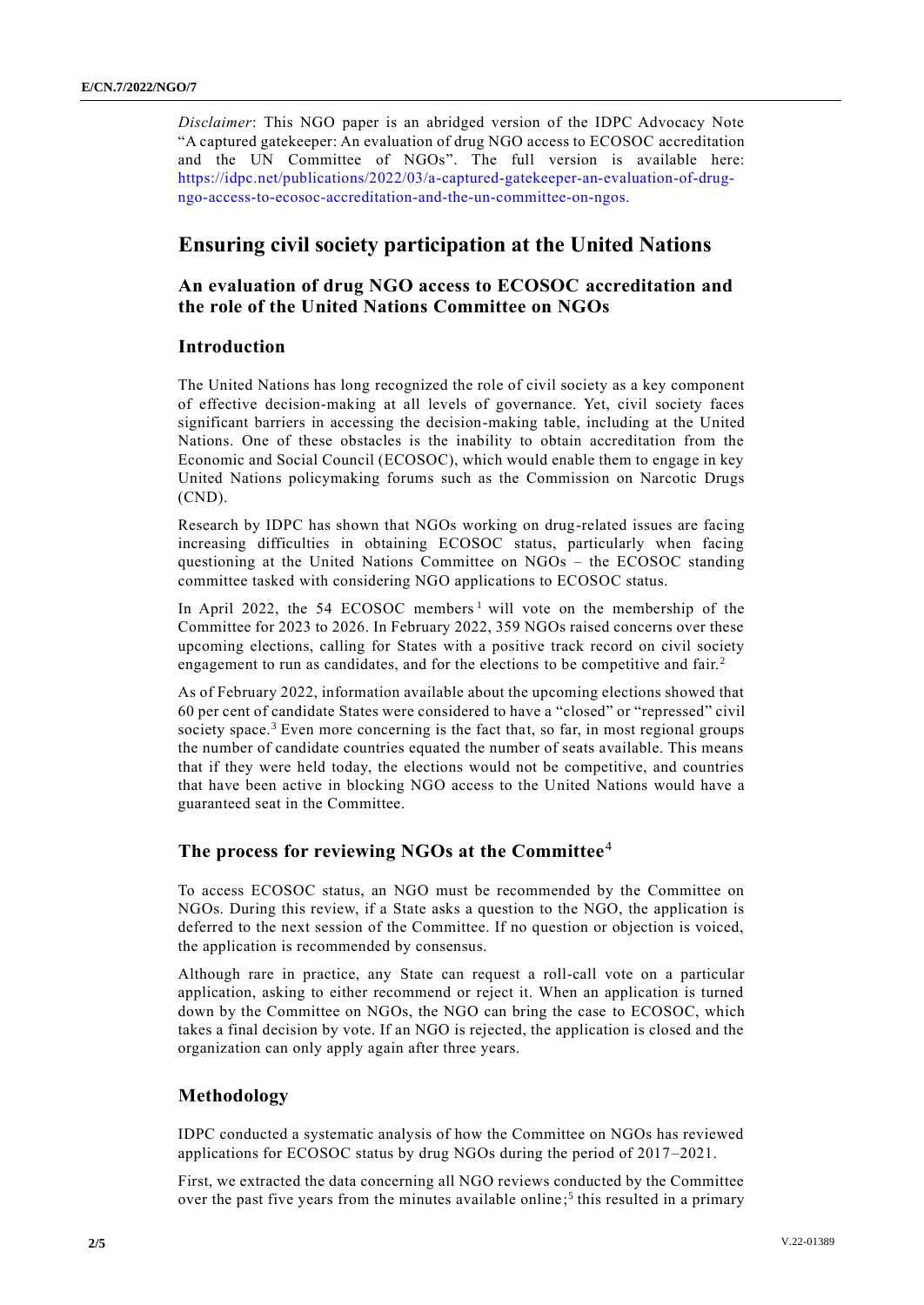data set comprising 5,251 NGO reviews. Second, we cross-referenced this data set with the membership of the Vienna NGO Committee on Drugs (VNGOC)<sup>6</sup> and the New York NGO Committee on Drugs (NYNGOC),<sup>7</sup> the two umbrella organizations that coordinate NGO participation in United Nations drug policy-making forums, as well as with the membership of IDPC;<sup>8</sup> we also selected NGOs that had the English key words "drug(s)", "narcotic(s)", and "harm reduction" in their official name.

It should be noted that we might have missed drug organizations that did not meet any of these criteria, for instance because they are not members of the umbrella organizations, or because the name under which they are registered in the umbrella organizations is different than the name used to apply to ECOSOC status. Error in the manual coding of the data set is also possible and should be factored in as another limitation.

#### **The impacts on NGOs working on drug-related issues**

In five years, the percentage of drug NGOs recommended by the Committee dropped from 74 per cent in 2017 to 51 per cent in 2021. For organizations that are members of the IDPC network, the rate of recommendation plummeted from 64 per cent to 11 per cent.



Figure 1 **Drug NGOs reviewed by the Committee on NGOs between 2017 and 2021**

| Figure 2                                                           |  |  |  |
|--------------------------------------------------------------------|--|--|--|
| Questions asked to drug NGOs at the Committee on NGO, year by year |  |  |  |

| Country    | 2017           | 2018         | 2019     | 2020     | 2021         | Total |
|------------|----------------|--------------|----------|----------|--------------|-------|
| Burundi    | $\overline{c}$ | $\theta$     | $\theta$ |          | $\Omega$     | 3     |
| China      | 2              |              | 3        |          | 3            | 10    |
| Cuba       | 4              | 5            | $\theta$ |          | 3            | 13    |
| Greece     | $\theta$       | $\mathbf{0}$ | $\theta$ | $\theta$ | 3            | 3     |
| India      | $\theta$       |              | 3        | $\theta$ | $\Omega$     | 4     |
| Libya      | $\Omega$       | $\theta$     | $\Omega$ |          | $\theta$     |       |
| Mauritania | $\theta$       |              | $\theta$ | $\theta$ | $\mathbf{0}$ |       |
| Mexico     | $\theta$       | $\theta$     | 3        | $\theta$ | $\theta$     | 3     |
| Nicaragua  | 2              |              |          |          | $\Omega$     | ጎ     |
| Pakistan   |                | 0            |          | 2        |              |       |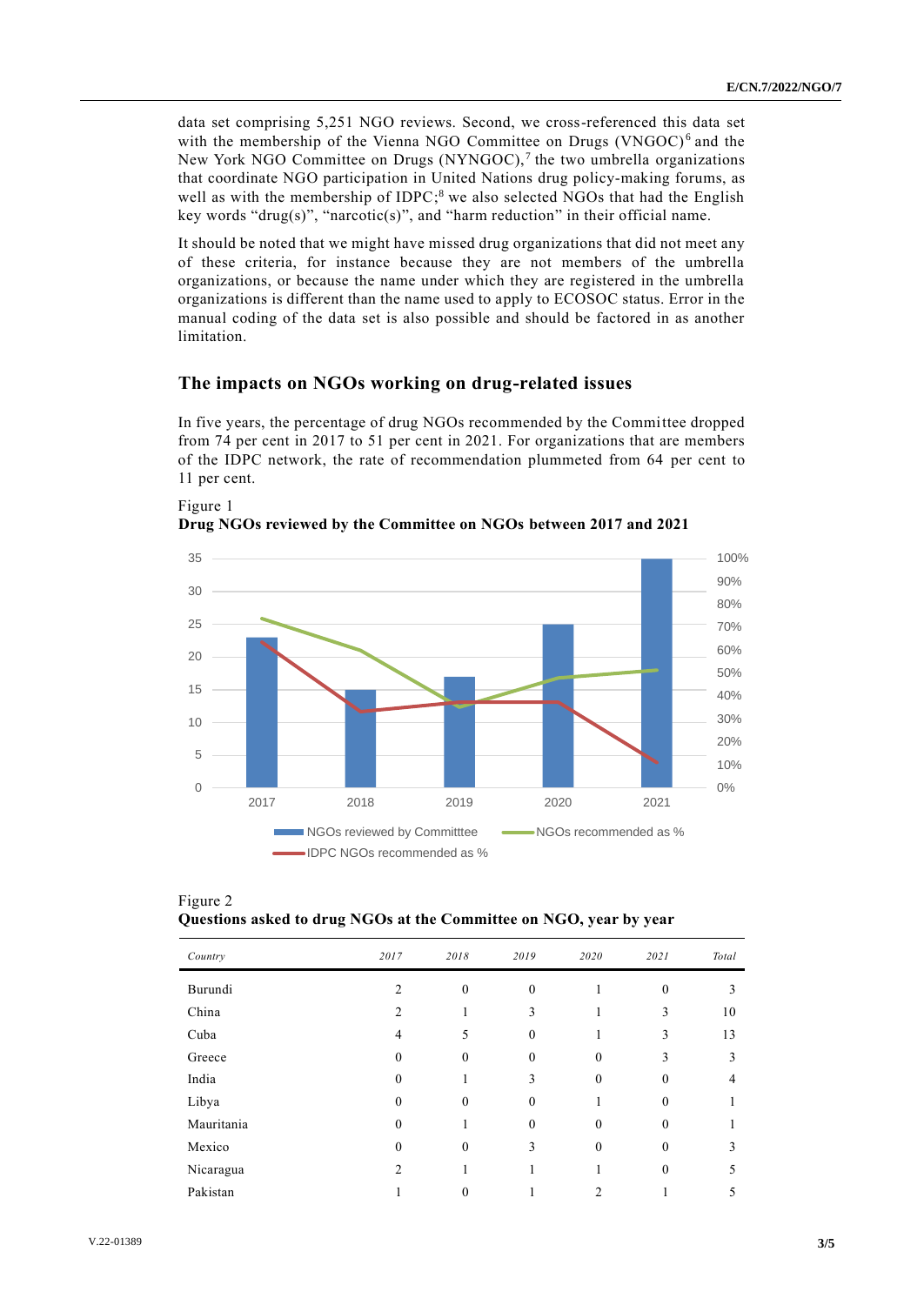| Country                   | 2017     | 2018     | 2019         | 2020     | 2021           | Total |
|---------------------------|----------|----------|--------------|----------|----------------|-------|
| <b>Russian Federation</b> |          | 4        | 8            | 5        | 18             | 40    |
| South Africa              | 3        | $\theta$ | $\mathbf{0}$ | $\theta$ | $\theta$       |       |
| Sudan                     |          | $\Omega$ |              | $\theta$ | $\overline{0}$ |       |
| Turkey                    | $\theta$ | $\Omega$ |              |          |                |       |
| Venezuela                 | $\theta$ |          | $\theta$     | 0        | $\theta$       |       |
| United States of America  |          |          | ◠            |          | 6              | 10    |

By the end of 2021, at least 17 drug NGOs had not been able to access ECOSOC status because the Committee had deferred their application. Out of these organizations, eight have undergone at least four rounds of questioning and still have not obtained ECOSOC status. One emblematic example of these protracted referrals is Youth Rise, which went through 10 rounds of questioning between 2017 and 2021, until it was finally recommended for ECOSOC status in May 2021. Another example is that of the Andrey Rylkov Foundation for Health and Social Justice which has undergone 11 rounds of questioning between 2017 and 2021 and is still awaiting to receive ECOSOC accreditation.

#### Figure 3

|  |  | Drug NGOs waiting for ECOSOC accreditation as of February 2022 |  |
|--|--|----------------------------------------------------------------|--|
|  |  |                                                                |  |

| Drug NGOs waiting for ECOSOC accreditation                                                                                                            | Rounds of questioning | Questioning country                            |
|-------------------------------------------------------------------------------------------------------------------------------------------------------|-----------------------|------------------------------------------------|
| The Andrey Rylkov Foundation for<br>Health and Social Justice                                                                                         | 11                    | China, Nicaragua,<br><b>Russian Federation</b> |
| Association of Non-for-Profit<br>Organizations to Facilitate the Drug<br>Prevention and Socially Dangerous<br>Behaviour "National Anti-Drug<br>Union" | 6                     | United States,<br>Mexico                       |
| Drug Policy Network South-East<br>Europe                                                                                                              | 5                     | <b>Russian Federation</b>                      |
| "Institute for the Study of<br>Dependencies, Drug Policy Issues and<br>Monitoring the Drug Situation"                                                 | 5                     | Libya, Russian<br>Federation                   |
| Drug Free Pakistan Foundation                                                                                                                         | 4                     | India, Mexico,<br>Pakistan                     |
| <b>INPUD Limited</b>                                                                                                                                  | 4                     | <b>Russian Federation</b>                      |
| The Global Initiative against<br>Transnational Organized Crime                                                                                        | 4                     | China, Russian<br>Federation, Turkey           |
| <b>Treatment Action Group</b>                                                                                                                         | 4                     | China, Cuba                                    |
| Foreningen Tryggere Ruspolitikk                                                                                                                       | 3                     | <b>Russian Federation</b>                      |
| Fondacioni "Yesilay"                                                                                                                                  | 2                     | Greece                                         |
| Inštitut za raziskave in razvoj "Utrip"                                                                                                               | 2                     | <b>Russian Federation</b>                      |
| Somali Green Crescent Society                                                                                                                         | $\overline{2}$        | <b>United States</b>                           |
| Associazione Luca Coscioni                                                                                                                            | 2                     | Cuba, Russian<br>Federation                    |
| De Regenboog Groep                                                                                                                                    | 2                     | <b>Russian Federation</b>                      |
| Instituto RIA                                                                                                                                         | $\overline{2}$        | <b>Russian Federation</b>                      |